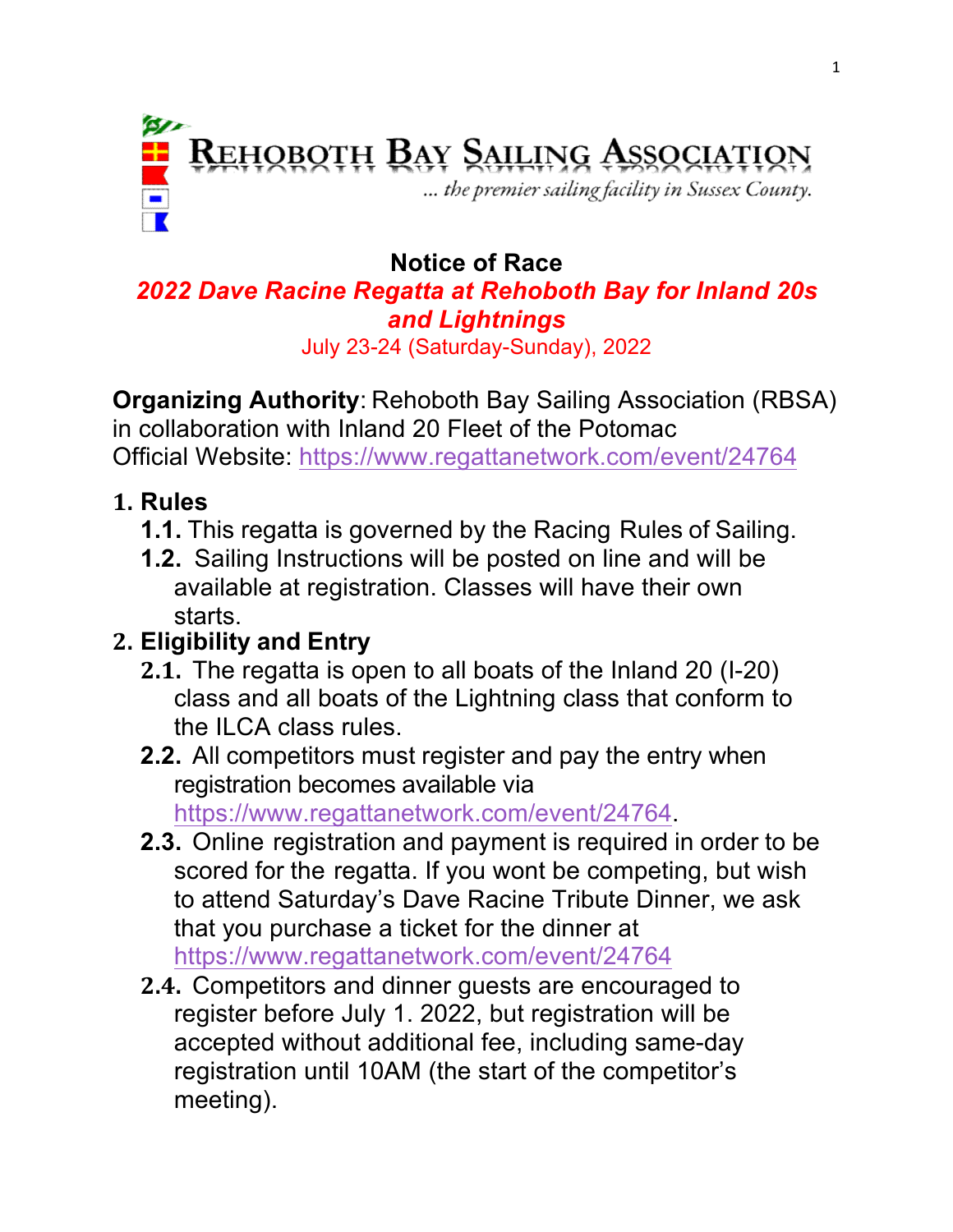### **3. Entry Fee**

**3.1.** The registration fee of \$105 for Lightnings and \$120 for Inland20 Scows includes two days of racing and a dinnersocial ticket for the skipper and crew for Saturday after racing. (Lightnings are paying for a total of three people at dinner, Inland20s pay for two people as well as the annual NISSSA memberhship.) Make-your-own lunch fixings will be available in the morning Saturday and Sunday, as well as donuts and juice for breakfast. Drinks, snacks and leftovers will be available Sunday after racing at the awards ceremony.

## **4. Schedule:**

| Boat parking                  | Friday   | Begins 1200  |
|-------------------------------|----------|--------------|
| Check in                      | Saturday | 0800-0930    |
| <b>Skippers Meeting</b>       | Saturday | 10am         |
| Day 1 First Warning Signal    | Saturday | 1130         |
| Day 1 No Warning Signal After | Saturday | 1630         |
| Day 2 First Warning Signal    | Sunday   | 1130         |
| Day 2 No Warning Signal After | Sunday   | 1430         |
| Day 2 Awards                  | Sunday   | After racing |

## **5. Sailing Instruction:**

**5.1.** Sailing instructions will be posted to the Official Notice board at the event and at this website:

https://www.regattanetwork.com/event/24764

**5.2.** Changes to the Sailing Instructions will be posted no later than 9:00 AM, Saturday July 23, except any changes to the schedule of racing will be posted by 8 PM on Friday, July 22.

## **6. Venue**

**6.1. Directions:** RBSA is located on the coastal highway just south of Dewey Beach, Delaware. Physical address is: 38767 Rehoboth Bay Sailing Assoc. Lane. Dewey Beach, DE 19971 and can be located on Google Maps.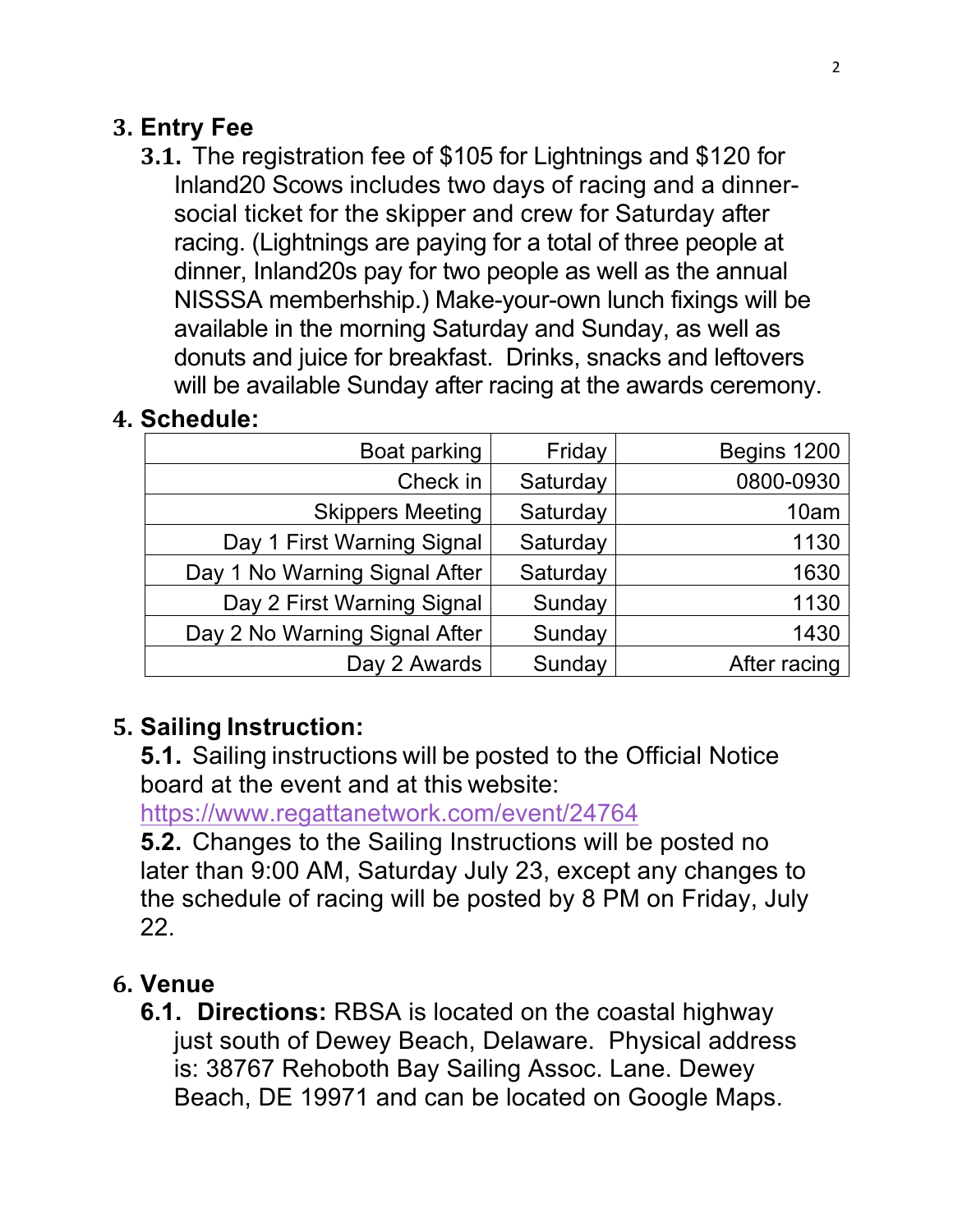- **6.2. Marina Entry:** Boat parking is available 1200 on Friday July 22. Participants bringing boats from outside of the marina on Thursday afternoon or Friday morning should tell Stew Harris in order to receive code to enter the marina parking lot. Payment of marina entrance/launch/storage fees at the gate is not required.
- **6.3. Camping**: Campsites with RV hookups are located just a few miles south of RBSA at the Indian River Marina located within the Delaware Seashore State Park. Three tent sites (without hookups), each large enough for two tents are reserved at Delaware Seashore State Park. Please let us know ASAP if you tried to book a site and cannot and want one of these sites. Other camp sites are located at Cape Henlopen State Park. To book a state camp site, Visit www.destateparks.com/. RBSA grounds also have room for RV's/Camping Trailers, but no hook ups. Space at the club is limited. Please contact Stew Harris **(13)** if you want to use the club for camping. The clubhouse is equipped with full restroom facilities including hot showers.
- **6.4. Hotels/BnB:** There are numerous hotels, VRBOs and AirBnBs nearby. Some of the best rates can be found south and inland. (Search for towns near Dagsboro, Selbyville.) You can also check for hotel/motels in the Fenwick Island, DE or Ocean City, MD, which are a bit further but still within a 20 to 30 minute drive. This is a resort area, so it is recommended you book early.
- **6.5. Host Housing:** We are attempting to find volunteers who can provide host housing. However, at this time, COVID concerns have greatly diminished the pool of willing hosts. Please let Stew Harris know if your participation is dependent upon host housing and we will do our utmost!
- **7. Courses:** The race area shall be Rehoboth Bay. The courses to be sailed will be Windward-Leeward as described